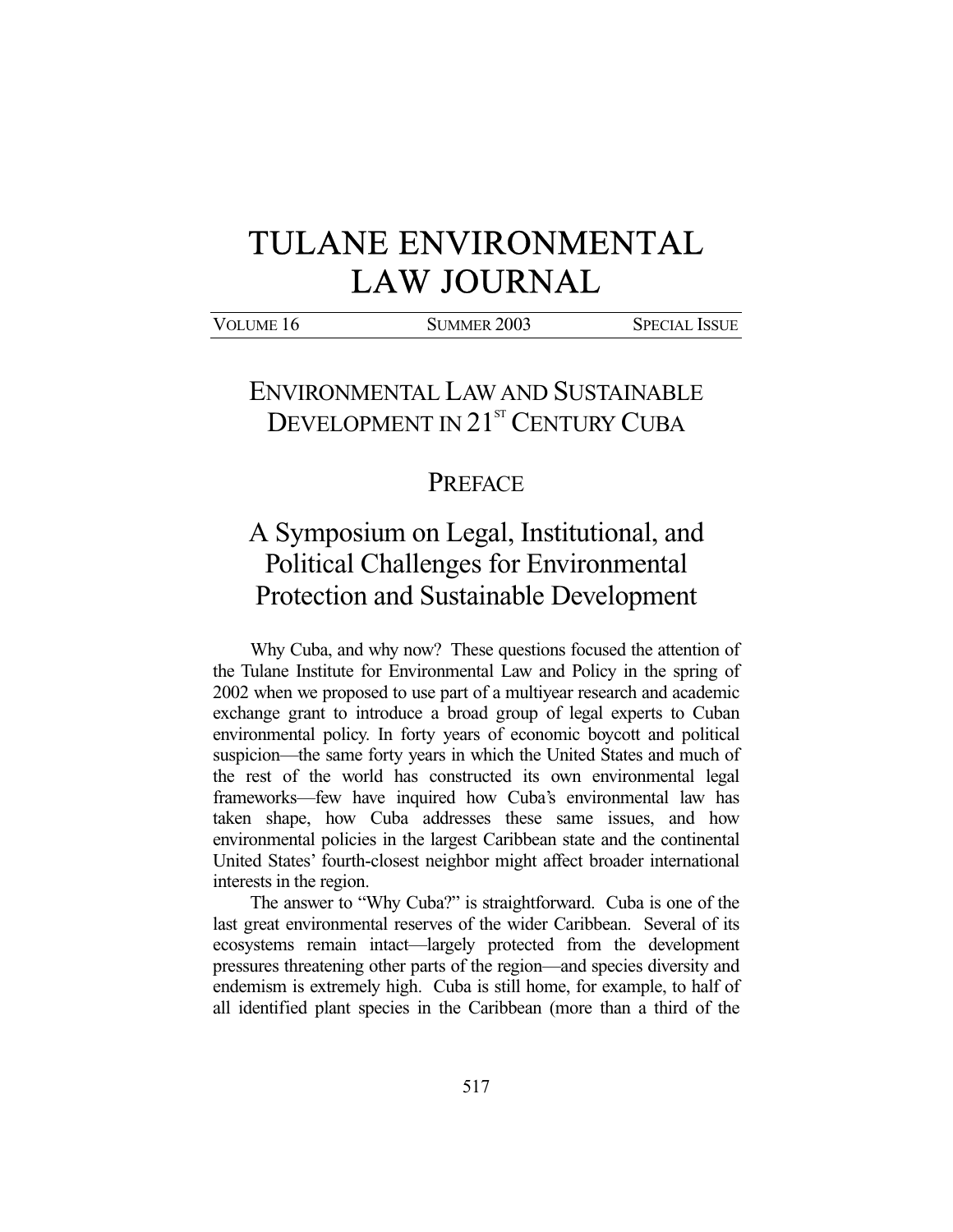number known in the United States and Canada combined).<sup>1</sup> In a May 2003 cover story on "Wild Cuba," Smithsonian magazine quotes a conservationist's claim that the island state is "the 'biological superpower of the Caribbean,"<sup>2</sup> and the empirical evidence bears this out.<sup>3</sup>

 Cuba's coastal zone is also rich with marine species. A February 2002 National Geographic article on Cuba's reefs, "A Last Caribbean Refuge," notes that "Cuba has more than 3,000 miles of coastline, four primary reef systems (each of which is about equal to or longer than the Florida Keys), and more than 4,000 islands, islets, cays, humps, bumps, and spits."<sup>4</sup> The editors of a 2002 text, *Ecology of Marine Fishes of* Cuba, conclude that these reefs "are spawning areas for many important fish species. Knowledge and informed management of the Cuban marine fish fauna may be of as much scientific value to its neighbors as to Cuba itself."<sup>5</sup>

 This wealth of diversity remains, in large part, because where development does occur in Cuba, its footprints tend to be small. For many reasons, none the least of which are economic, Cuba has made progress towards the same goals sought by the global community in "sustainable" development—the ability to be largely self-sufficient and meet social needs without mortgaging the future.

 Why now? Because Cuba has yet to suffer the consequences and pay the full ecological price that accompanies unconstrained and poorly planned development. These development pressures, however, are on the horizon, and are inevitable. The time to study is now because the time to get ready is now, for what will surely come.

 Thus, the question—why Cuba, why now—has several answers. First, because Cuba is a critical and integral part of the ecology of the wider Caribbean, a sort of biodiversity safe deposit box, whose environment has a profound affect on its neighbors. Second, because the environmental legal frameworks within Cuba are cultural, and will continue to influence the development of the island state no matter what its political future. And finally, because there is an ingenuity and commitment in the Cuban people's ability to make do with less that

<sup>-</sup>1 See Oliver Houck, *Environmental Law in Cuba*, 16 J. LAND USE & ENVTL, L. 1, 6 (2000) (citing CITMA, CUBA: PERFIL JURÍDICO E INSTITUCIONAL SOBRE LA DIVERSIDAD BIOLÓGICA [CUBA LEGAL AND INSTITUTIONAL PROFILE OF BIOLOGICAL DIVERSITY] 5 (1997); Michael L. Smith, Cuban Biodiversity: An Opportunity for Cooperation and Complementarity, in THE ENVIRONMENT IN U.S.-CUBAN RELATIONS: OPPORTUNITIES FOR COOPERATION 14 (1995)).

<sup>2.</sup> Eugene Linden, The Nature of Cuba, SMITHSONIAN, May 2002, at 96. 3. *Id.*; see also Houck, supra note 1, at 6.

<sup>4.</sup> Peter Benchley, A Last Caribbean Refuge, NAT'L GEOGRAPHIC, Feb. 2002, at 50-51.

 <sup>5.</sup> ECOLOGY OF THE MARINE FISHES OF CUBA, at xiii (Rodolfo Claro et al. eds., 2001).